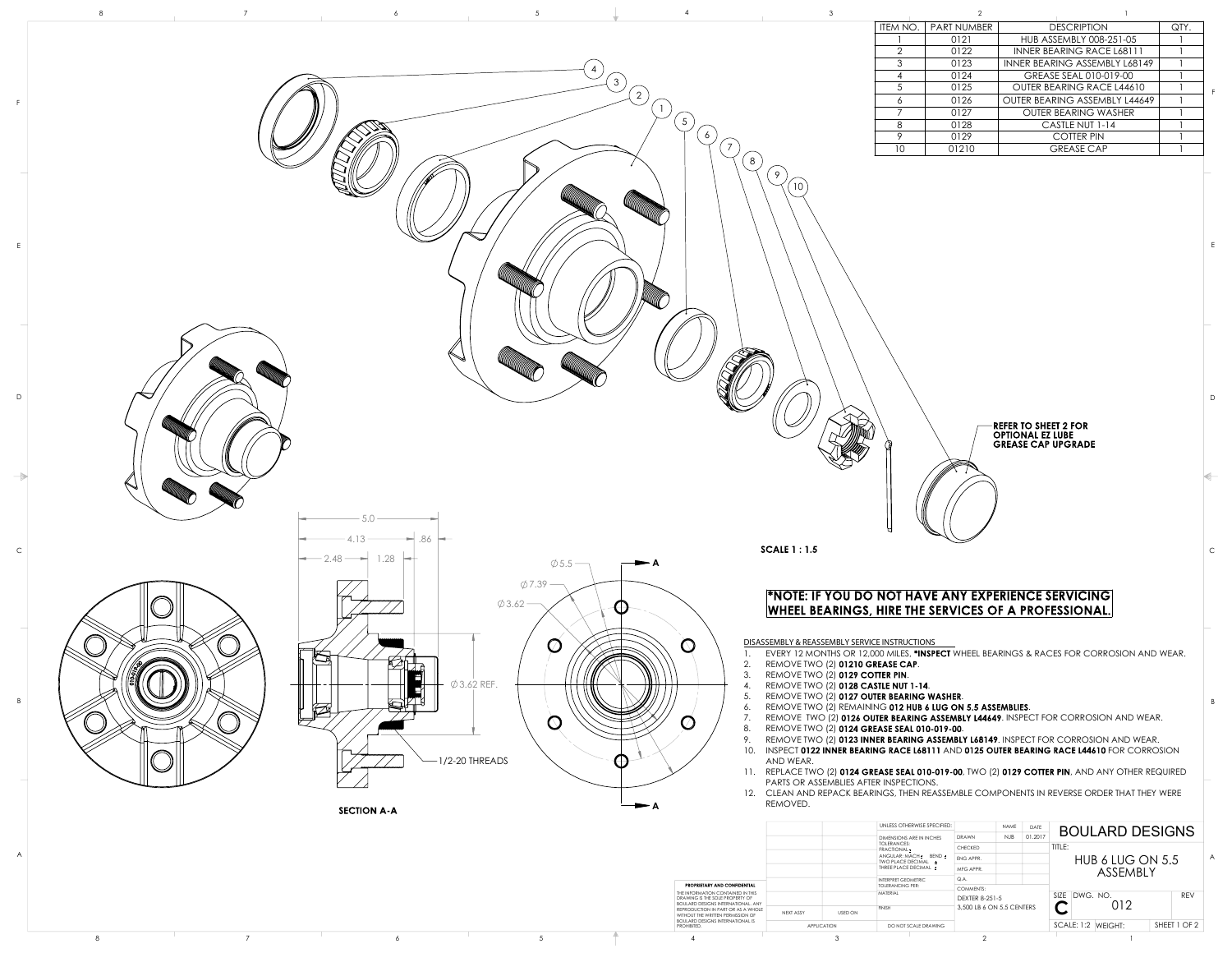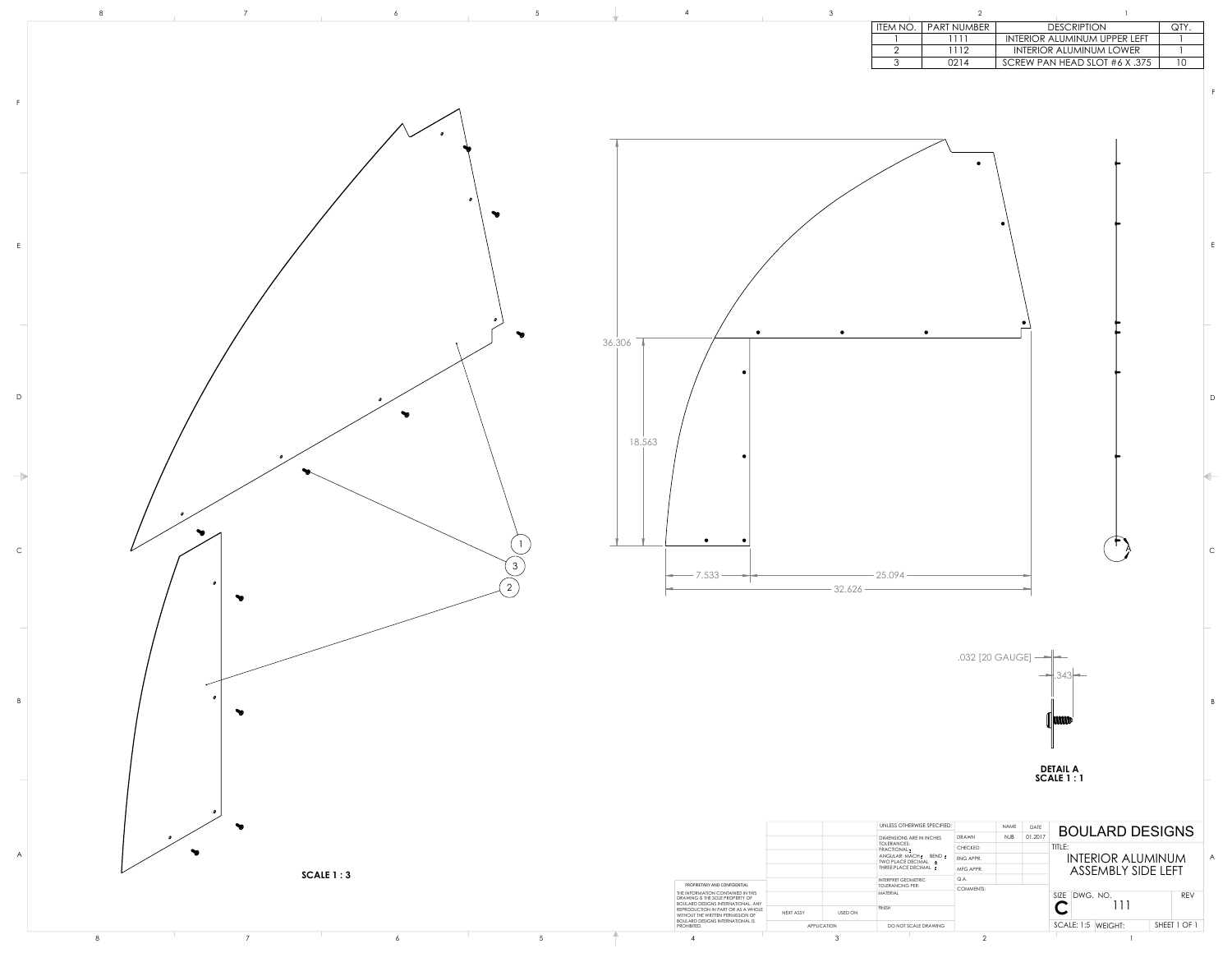

|  |  |                                                                                                                   |                             | <b>DIMENSIONS ARE IN INCHES</b>                                    | DRAWN            | $ 01.201\rangle$<br>NJB | ————————————————————               |
|--|--|-------------------------------------------------------------------------------------------------------------------|-----------------------------|--------------------------------------------------------------------|------------------|-------------------------|------------------------------------|
|  |  |                                                                                                                   |                             | TOLERANCES:<br>$\dagger$ FRACTIONAL $\pm$                          | CHECKED          |                         | TITLE:                             |
|  |  |                                                                                                                   |                             | ANGULAR: MACH + BEND +<br>TWO PLACE DECIMAL                        | ENG APPR.        |                         | INTERIOR ALUMINUM                  |
|  |  |                                                                                                                   |                             | THREE PLACE DECIMAL ±                                              | MFG APPR.        |                         | <b>UPPER LEFT</b>                  |
|  |  |                                                                                                                   |                             | INTERPRET GEOMETRIC                                                | Q.A.             |                         |                                    |
|  |  | PROPRIETARY AND CONFIDENTIAL                                                                                      |                             | TOLERANCING PER:                                                   | <b>COMMENTS:</b> |                         |                                    |
|  |  | THE INFORMATION CONTAINED IN THIS<br>DRAWING IS THE SOLE PROPERTY OF<br><b>BOULARD DESIGNS INTERNATIONAL. ANY</b> |                             | $\frac{\text{MATERIAL}}{\text{5052-H32 ALUMINUM}}$ .032 [20 GAUGE] |                  |                         | REV<br>SIZE DWG. NO.               |
|  |  | REPRODUCTION IN PART OR AS A WHOLE<br>WITHOUT THE WRITTEN PERMISSION OF                                           | <b>USED ON</b><br>NEXT ASSY | <b>FINISH</b><br>MILL                                              |                  |                         | 1111                               |
|  |  | <b>BOULARD DESIGNS INTERNATIONAL IS</b><br>PROHIBITED.                                                            | APPLICATION                 | DO NOT SCALE DRAWING                                               |                  |                         | SHEET 1 OF 1<br>SCALE: 1:4 WEIGHT: |
|  |  |                                                                                                                   |                             |                                                                    |                  |                         |                                    |
|  |  |                                                                                                                   |                             |                                                                    |                  |                         |                                    |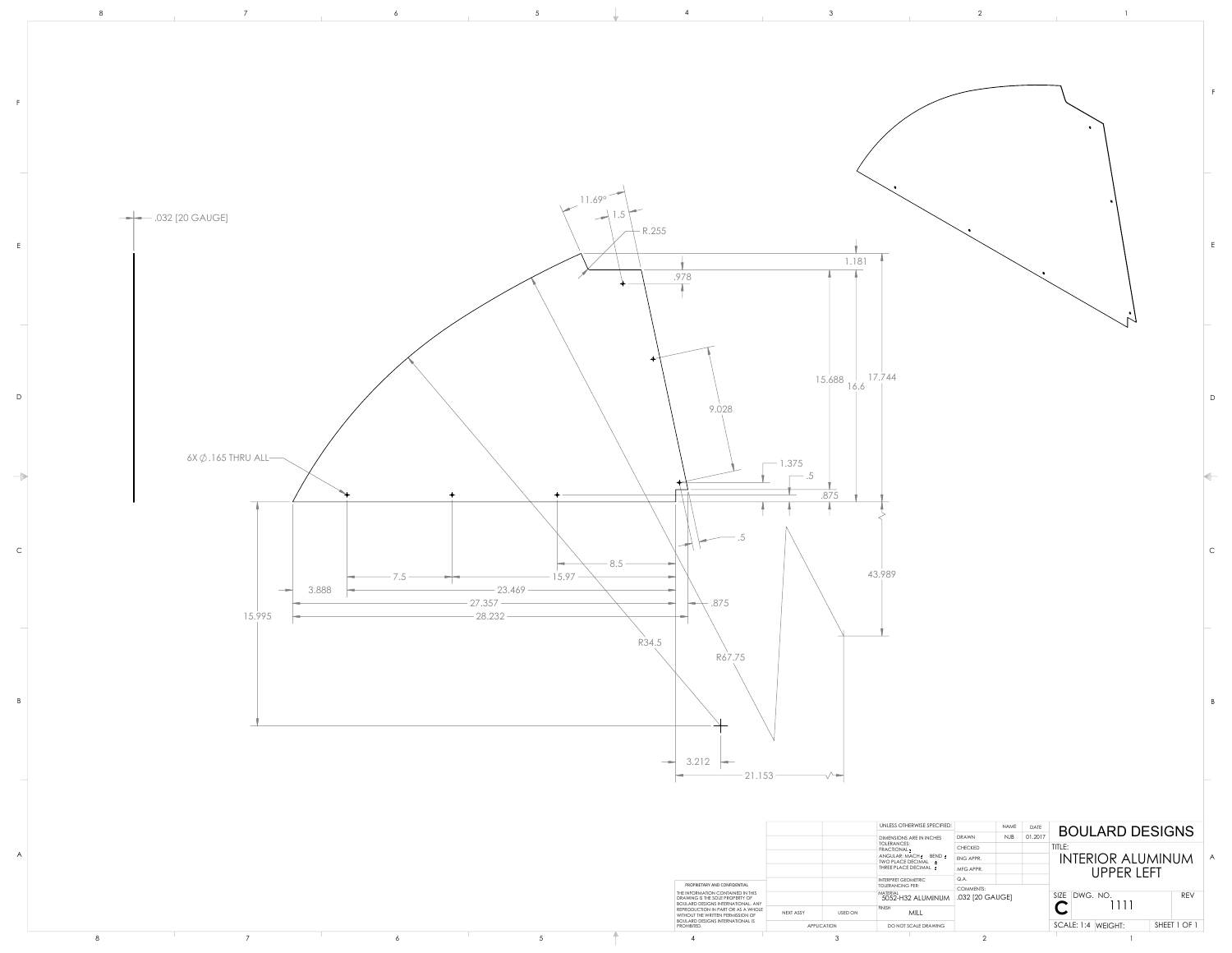D

C

B

E

F

![](_page_3_Figure_0.jpeg)

|           | U 7                                                      |  | $\sim$ .040                                                                                                       |                                                                            |                                                       |                             | LEFT SIDE SHOWN-RIGHT SIDE OPPOSITE |              |  |
|-----------|----------------------------------------------------------|--|-------------------------------------------------------------------------------------------------------------------|----------------------------------------------------------------------------|-------------------------------------------------------|-----------------------------|-------------------------------------|--------------|--|
| SCALE 1:2 |                                                          |  |                                                                                                                   | UNLESS OTHERWISE SPECIFIED:                                                | NAME<br>DATI                                          | <b>BOULARD DESIGNS</b>      |                                     |              |  |
|           | $\phi$ .094 —<br>$\phi$ .174<br>$\overline{\phantom{a}}$ |  |                                                                                                                   | <b>DIMENSIONS ARE IN INCHES</b><br><b>TOLERANCES:</b><br><b>FRACTIONAL</b> | NJB 01.201<br>DRAWN<br>CHECKED                        | TITLE:                      |                                     |              |  |
|           | SCALE 1:1                                                |  |                                                                                                                   | ANGULAR: MACH ± BEND ±<br>TWO PLACE DECIMAL                                | ENG APPR.                                             |                             | PIANO HINGE ASSEMBLY                |              |  |
|           |                                                          |  |                                                                                                                   | THREE PLACE DECIMAL +                                                      | MFG APPR.<br>Q.A.                                     | LEF'                        |                                     |              |  |
|           |                                                          |  | PROPRIETARY AND CONFIDENTIAL                                                                                      |                                                                            | <b>INTERPRET GEOMETRIC</b><br><b>TOLERANCING PER:</b> |                             |                                     |              |  |
|           |                                                          |  | THE INFORMATION CONTAINED IN THIS<br>DRAWING IS THE SOLE PROPERTY OF<br><b>BOULARD DESIGNS INTERNATIONAL. ANY</b> |                                                                            | MATERIAL<br>5052-H32 ALUMINUM                         | <b>ORIGINAL HINGES WERE</b> | SIZE DWG. NO.                       | REV          |  |
|           |                                                          |  | REPRODUCTION IN PART OR AS A WHOLE<br>WITHOUT THE WRITTEN PERMISSION OF                                           | <b>USED ON</b><br>NEXT ASSY                                                | MILL                                                  | STEEL ZINC PLATED.          | $121 - 1$                           |              |  |
|           |                                                          |  | <b>BOULARD DESIGNS INTERNATIONAL IS</b><br>PROHIBITED.                                                            | <b>APPLICATION</b>                                                         | DO NOT SCALE DRAWING                                  |                             | SCALE: 1:3 WEIGHT:                  | SHEET 1 OF 1 |  |
|           |                                                          |  |                                                                                                                   |                                                                            |                                                       |                             |                                     |              |  |

 $\frac{\Pi}{\Pi}$ 

## **LETT SIDE OPPOSITE**

A

 $\cdot \oplus \cdot$  |

l ⊕ l

 $\cdot \oplus \cdot$ 

l ⊕ l

l ⊕ l

.க்.

l ⊕ l

l ⊕ l

.க்.

 $|\cdot \oplus \cdot|$ 

 $\cdot \oplus \cdot$ 

 $|\cdot \oplus \cdot|$ 

 $\Box$ 

 $31X\emptyset.241$  THRU ALL-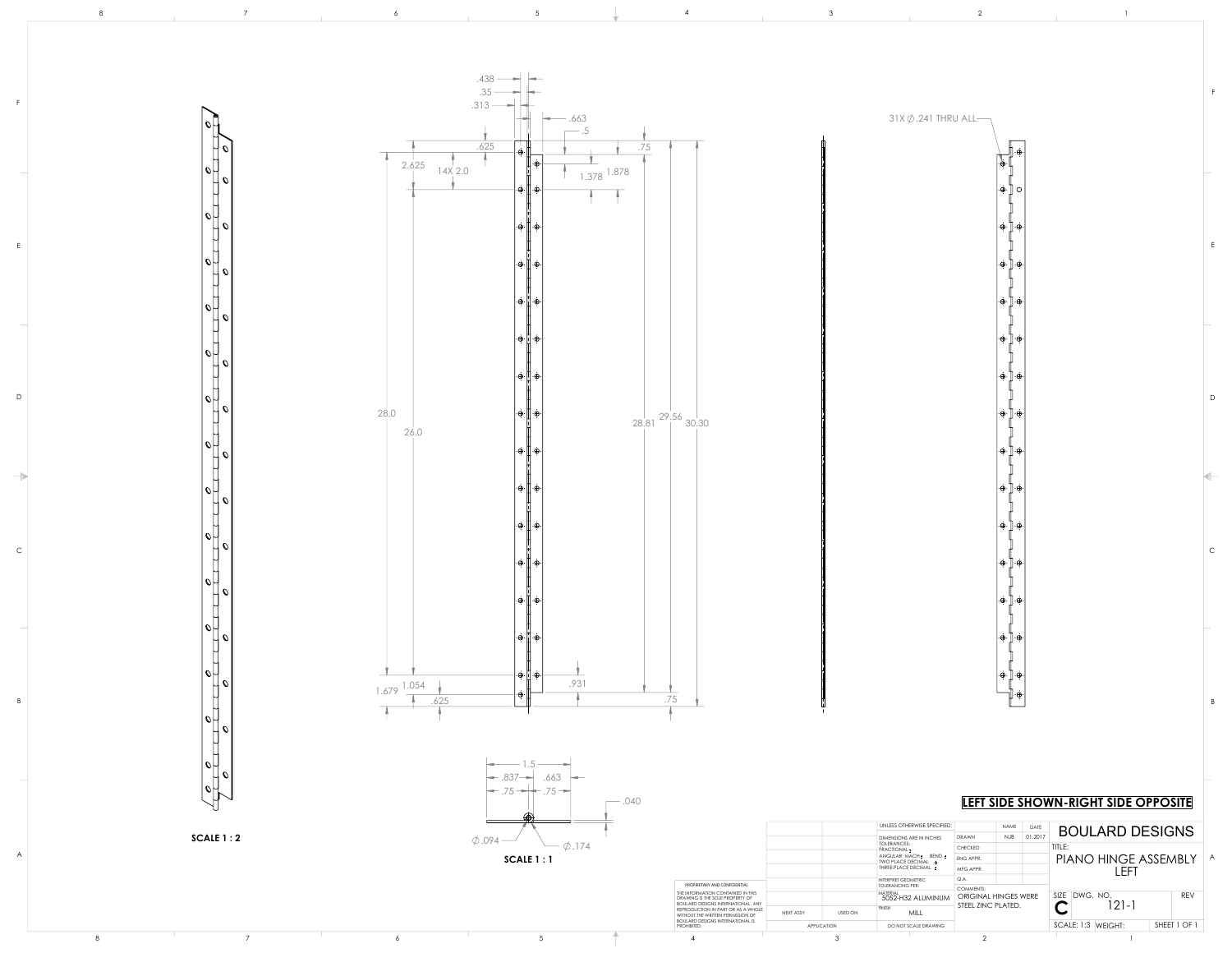![](_page_4_Figure_0.jpeg)

| <b>DESCRIPTION</b><br>ITEM NO.<br>PART NUMBER<br>$104-1$<br>WIRING HARNESS #6 GROUND ASSEMBLY<br>$\overline{2}$<br>$104 - 2$<br>WIRING HARNESS #6 GROUND JUMP WIRE ASSEMBLY<br>3<br>$104-3$<br>WIRING HARNESS #6 GROUND JUMP WIRE ASSEMBLY<br>$104 - 4$<br>WIRING HARNESS #6 RUNNING LIGHTS ASSEMBLY<br>4<br>$\overline{5}$<br>$104 - 5$<br>WIRING HARNESS #6 RIGHT TURN SIGNAL ASSEMBLY | QTY.                       |
|------------------------------------------------------------------------------------------------------------------------------------------------------------------------------------------------------------------------------------------------------------------------------------------------------------------------------------------------------------------------------------------|----------------------------|
|                                                                                                                                                                                                                                                                                                                                                                                          |                            |
|                                                                                                                                                                                                                                                                                                                                                                                          |                            |
|                                                                                                                                                                                                                                                                                                                                                                                          |                            |
|                                                                                                                                                                                                                                                                                                                                                                                          |                            |
|                                                                                                                                                                                                                                                                                                                                                                                          |                            |
|                                                                                                                                                                                                                                                                                                                                                                                          |                            |
|                                                                                                                                                                                                                                                                                                                                                                                          |                            |
|                                                                                                                                                                                                                                                                                                                                                                                          |                            |
|                                                                                                                                                                                                                                                                                                                                                                                          |                            |
|                                                                                                                                                                                                                                                                                                                                                                                          |                            |
|                                                                                                                                                                                                                                                                                                                                                                                          |                            |
|                                                                                                                                                                                                                                                                                                                                                                                          |                            |
|                                                                                                                                                                                                                                                                                                                                                                                          |                            |
|                                                                                                                                                                                                                                                                                                                                                                                          |                            |
|                                                                                                                                                                                                                                                                                                                                                                                          |                            |
| <b>DETAIL B</b>                                                                                                                                                                                                                                                                                                                                                                          |                            |
| <b>SCALE 1:1</b>                                                                                                                                                                                                                                                                                                                                                                         |                            |
|                                                                                                                                                                                                                                                                                                                                                                                          |                            |
| 59.0                                                                                                                                                                                                                                                                                                                                                                                     |                            |
|                                                                                                                                                                                                                                                                                                                                                                                          |                            |
|                                                                                                                                                                                                                                                                                                                                                                                          |                            |
|                                                                                                                                                                                                                                                                                                                                                                                          |                            |
| 12.3                                                                                                                                                                                                                                                                                                                                                                                     |                            |
|                                                                                                                                                                                                                                                                                                                                                                                          |                            |
|                                                                                                                                                                                                                                                                                                                                                                                          |                            |
|                                                                                                                                                                                                                                                                                                                                                                                          |                            |
|                                                                                                                                                                                                                                                                                                                                                                                          |                            |
|                                                                                                                                                                                                                                                                                                                                                                                          |                            |
|                                                                                                                                                                                                                                                                                                                                                                                          |                            |
|                                                                                                                                                                                                                                                                                                                                                                                          |                            |
|                                                                                                                                                                                                                                                                                                                                                                                          |                            |
|                                                                                                                                                                                                                                                                                                                                                                                          |                            |
|                                                                                                                                                                                                                                                                                                                                                                                          |                            |
|                                                                                                                                                                                                                                                                                                                                                                                          |                            |
|                                                                                                                                                                                                                                                                                                                                                                                          |                            |
|                                                                                                                                                                                                                                                                                                                                                                                          |                            |
|                                                                                                                                                                                                                                                                                                                                                                                          |                            |
|                                                                                                                                                                                                                                                                                                                                                                                          |                            |
|                                                                                                                                                                                                                                                                                                                                                                                          |                            |
|                                                                                                                                                                                                                                                                                                                                                                                          |                            |
|                                                                                                                                                                                                                                                                                                                                                                                          |                            |
|                                                                                                                                                                                                                                                                                                                                                                                          |                            |
| <b>gov</b>                                                                                                                                                                                                                                                                                                                                                                               |                            |
| $\bullet$<br>ℌ<br>쮑                                                                                                                                                                                                                                                                                                                                                                      |                            |
|                                                                                                                                                                                                                                                                                                                                                                                          |                            |
| <b>DETAIL F</b>                                                                                                                                                                                                                                                                                                                                                                          |                            |
| <b>SCALE 1:1</b>                                                                                                                                                                                                                                                                                                                                                                         |                            |
|                                                                                                                                                                                                                                                                                                                                                                                          |                            |
| j<br>UNLESS OTHERWISE SPECIFIED:<br>NAME<br>DATE                                                                                                                                                                                                                                                                                                                                         | <b>BOULARD DESIGNS</b>     |
|                                                                                                                                                                                                                                                                                                                                                                                          |                            |
| 01.2017<br>J<br><b>NJB</b><br><b>DRAWN</b><br><b>DIMENSIONS ARE IN INCHES</b><br>TOLERANCES:                                                                                                                                                                                                                                                                                             |                            |
| TITLE: WIRING HARNESS #6<br>CHECKED<br>FRACTIONAL <sup>+</sup><br>ANGULAR: MACH ± BEND ±<br>ENG APPR.<br>TWO PLACE DECIMAL ±                                                                                                                                                                                                                                                             |                            |
| THREE PLACE DECIMAL ±<br>MFG APPR.<br>Q.A.<br>INTERPRET GEOMETRIC                                                                                                                                                                                                                                                                                                                        | <b>TAIL-RUNNING LIGHTS</b> |
| PROPRIETARY AND CONFIDENTIAL<br><b>TOLERANCING PER:</b><br><b>COMMENTS:</b><br><b>MATERIAL</b><br>SIZE DWG. NO.                                                                                                                                                                                                                                                                          | ASSEMBLY<br><b>REV</b>     |
| THE INFORMATION CONTAINED IN THIS<br>DRAWING IS THE SOLE PROPERTY OF<br>BOULARD DESIGNS INTERNATIONAL. ANY<br><b>FINISH</b><br>REPRODUCTION IN PART OR AS A WHOLE<br>USED ON<br>NEXT ASSY<br>WITHOUT THE WRITTEN PERMISSION OF                                                                                                                                                           | 104                        |

 $8$  and  $7$  6 5  $7$  6 5 4 3 2 1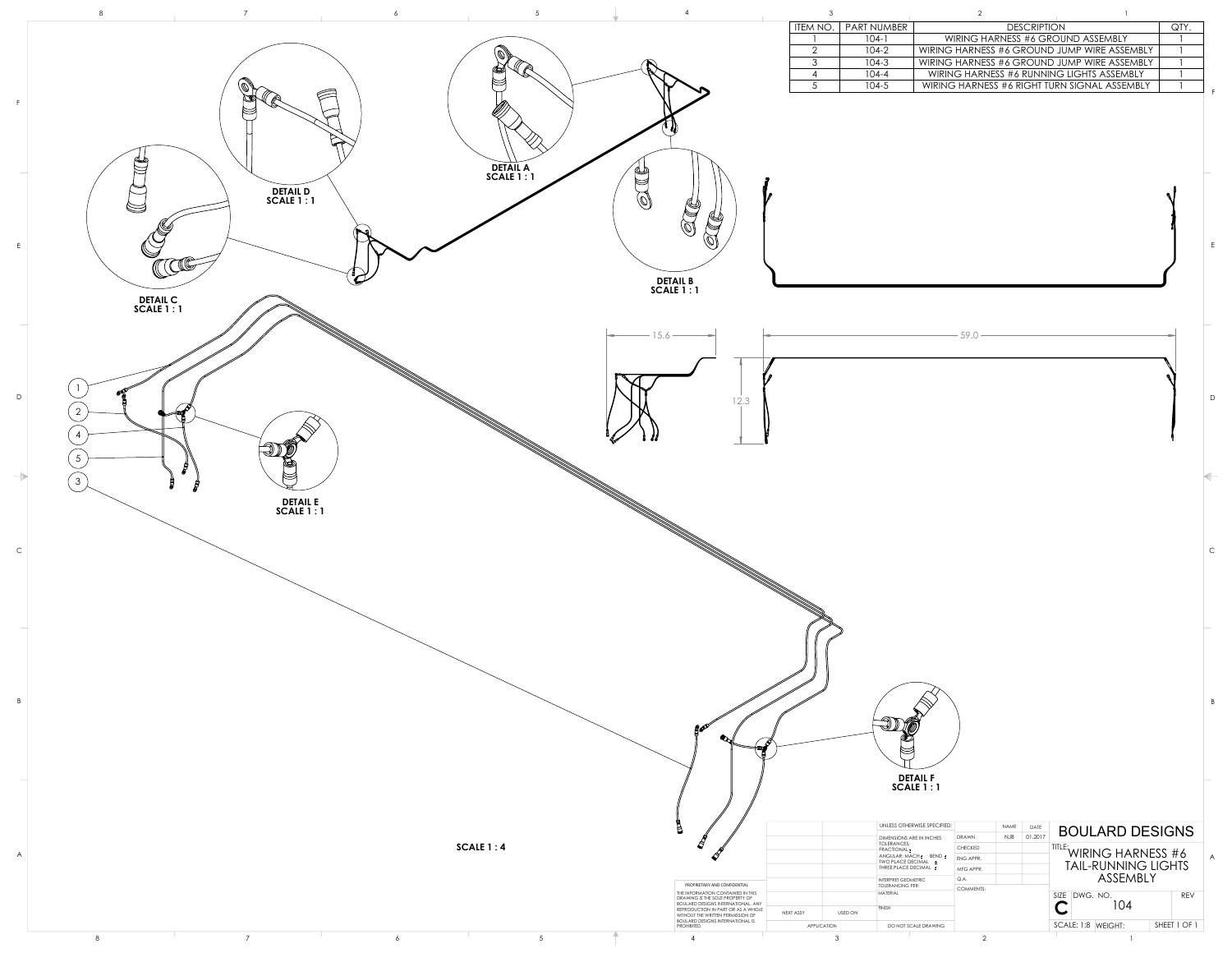- 1. ASSEMBLE **0262** AND **0263 S-SLIPS** ONTO **0261 BOTTOM REAR TOP SIDE** EDGES.
- 2. PLACE **0264** AND **0265 SIDE FLANGES** INTO S-SLIPS, SCREW **0266 SHELF** INTO PLACE.

 $\bullet$ 

- 3. SOLDER AND SEAL ALL S-SLIP JOINTS, AND **0267 DRAIN TUBE** INTO PLACE.
- 4. PLACE **0268 CORRUGATED BOTTOM** INTO COMPLETED ASSEMBLY.

| ITEM NO. | <b>PART NUMBER</b> | <b>DESCRIPTION</b>                         | QTY. |
|----------|--------------------|--------------------------------------------|------|
|          | 0261               | <b>ICEBOX BOTTOM REAR TOP</b>              |      |
| ⌒        | 0262               | <b>ICEBOX S-SLIP LEFT</b>                  |      |
| 3        | 0263               | <b>ICEBOX S-SLIP RIGHT</b>                 |      |
|          | 0264               | <b>ICEBOX SIDE LEFT</b>                    |      |
|          | 0265               | <b>ICEBOX SIDE RIGHT</b>                   |      |
| 6        | 0266               | <b>ICEBOX SHELF</b>                        |      |
|          | 0267               | <b>ICEBOX DRAIN TUBE</b>                   |      |
| 8        | 0268               | <b>ICEBOX CORRUGATED BOTTOM</b>            |      |
|          | 0269               | SCREW PAN HEAD THREAD FORMING #8-32 x .313 | 10   |

![](_page_5_Picture_0.jpeg)

D

C

B

E

F

|  |  |                                                                                                                      |                    | UNLESS OTHERWISE SPECIFIED:                 | NAME           | <b>DATE</b> | <b>BOULARD DESIGNS</b>    |              |
|--|--|----------------------------------------------------------------------------------------------------------------------|--------------------|---------------------------------------------|----------------|-------------|---------------------------|--------------|
|  |  |                                                                                                                      |                    | <b>DIMENSIONS ARE IN INCHES</b>             | DRAWN          | NJB 01.2017 |                           |              |
|  |  |                                                                                                                      |                    | TOLERANCES:<br><b>FRACTIONAL</b>            | <b>CHECKED</b> |             | TITLE:                    |              |
|  |  |                                                                                                                      |                    | ANGULAR: MACH ± BEND ±<br>TWO PLACE DECIMAL | ENG APPR.      |             | <b>ICEBOX SHEET METAL</b> |              |
|  |  |                                                                                                                      |                    | THREE PLACE DECIMAL:                        | MFG APPR.      |             | S-SLIP ASSEMBLY           |              |
|  |  |                                                                                                                      |                    | INTERPRET GEOMETRIC                         | Q.A.           |             |                           |              |
|  |  | PROPRIETARY AND CONFIDENTIAL                                                                                         |                    | <b>TOLERANCING PER:</b>                     | COMMENTS:      |             |                           |              |
|  |  | THE INFORMATION CONTAINED IN THIS<br>DRAWING IS THE SOLE PROPERTY OF                                                 |                    | MATERIAL                                    |                |             | SIZE DWG. NO.             | REV          |
|  |  | <b>BOULARD DESIGNS INTERNATIONAL. ANY</b><br>REPRODUCTION IN PART OR AS A WHOLE<br>WITHOUT THE WRITTEN PERMISSION OF | NEXT ASSY          | <b>FINISH</b><br><b>USED ON</b>             |                |             | 026<br>$\checkmark$       |              |
|  |  | <b>BOULARD DESIGNS INTERNATIONAL IS</b><br>PROHIBITED.                                                               | <b>APPLICATION</b> | DO NOT SCALE DRAWING                        |                |             | SCALE: 1:2.5WEIGHT:       | SHEET 1 OF 2 |
|  |  |                                                                                                                      |                    |                                             |                |             |                           |              |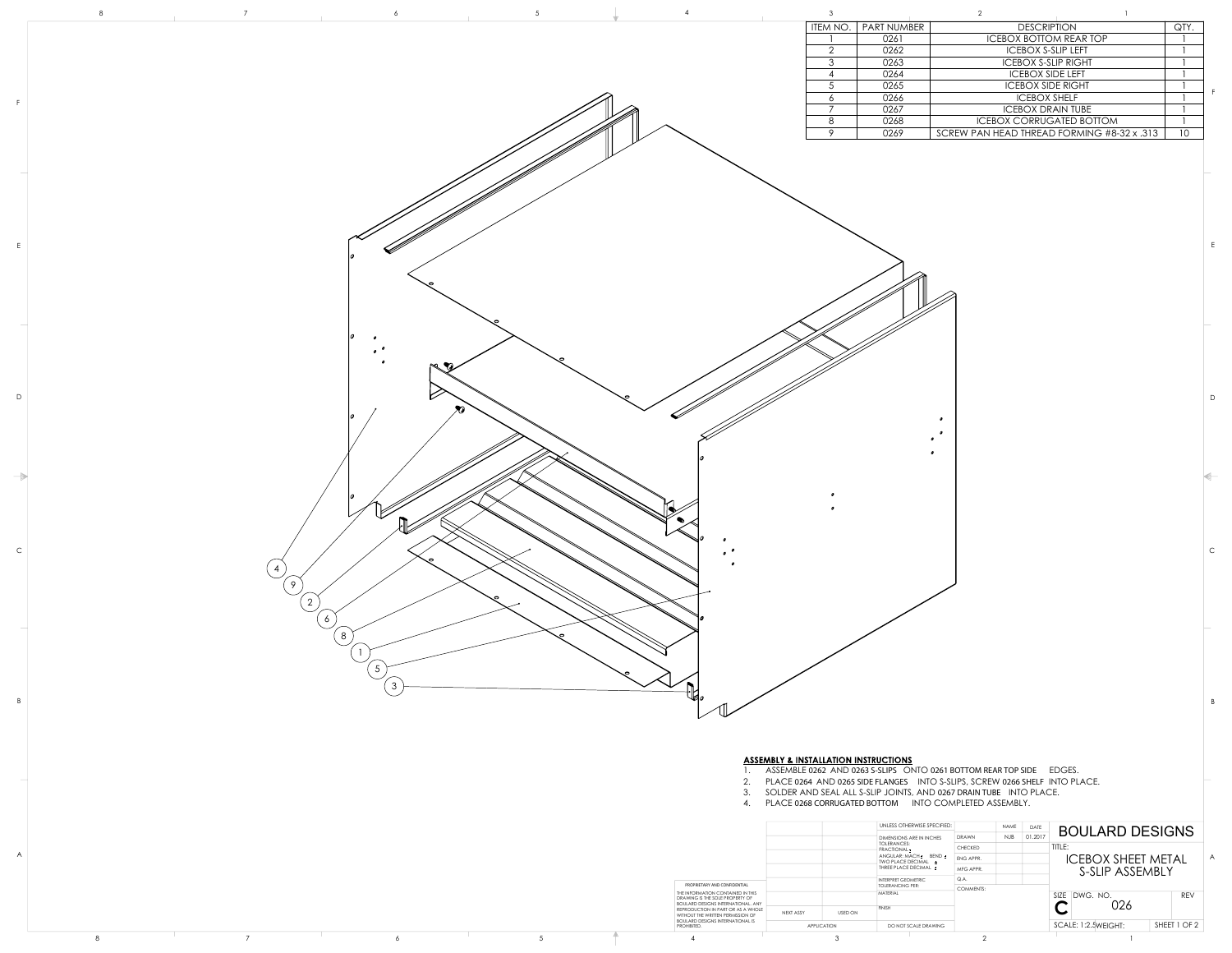A

![](_page_6_Figure_0.jpeg)

|  |  |                                                                                                                   |                             | UNLESS OTHERWISE SPECIFIED:                             | NAME                       | DATI        |                                      |                |
|--|--|-------------------------------------------------------------------------------------------------------------------|-----------------------------|---------------------------------------------------------|----------------------------|-------------|--------------------------------------|----------------|
|  |  |                                                                                                                   |                             | <b>DIMENSIONS ARE IN INCHES</b>                         | DRAWN                      | NJB 01.2017 | <b>BOULARD DESIGNS</b>               |                |
|  |  |                                                                                                                   |                             | TOLERANCES:<br>$\dashv$ FRACTIONAL $\underline{\star}$  | <b>CHECKED</b>             |             | TITLE:                               |                |
|  |  |                                                                                                                   |                             | $AKGULAR: MACH_t = BEND_t$<br>TWO PLACE DECIMAL         | <b>ENG APPR.</b>           |             |                                      | $\overline{A}$ |
|  |  |                                                                                                                   |                             | THREE PLACE DECIMAL ±                                   | MFG APPR.                  |             | <b>ICEBOX SHELF</b>                  |                |
|  |  | PROPRIETARY AND CONFIDENTIAL                                                                                      |                             | INTERPRET GEOMETRIC                                     | Q.A.                       |             |                                      |                |
|  |  | THE INFORMATION CONTAINED IN THIS<br>DRAWING IS THE SOLE PROPERTY OF<br><b>BOULARD DESIGNS INTERNATIONAL. ANY</b> |                             | <b>TOLERANCING PER:</b><br>MATERIAL<br>GALVANIZED STEEL | COMMENTS:<br>24 GA [.0276] |             | SIZE DWG. NO.                        | <b>REV</b>     |
|  |  | REPRODUCTION IN PART OR AS A WHOLE<br>WITHOUT THE WRITTEN PERMISSION OF                                           | NEXT ASSY<br><b>USED ON</b> | <b>FINISH</b>                                           |                            |             | 0266<br>$\blacktriangleright$        |                |
|  |  | <b>BOULARD DESIGNS INTERNATIONAL IS</b><br>PROHIBITED.                                                            | APPLICATION                 | DO NOT SCALE DRAWING                                    |                            |             | SHEET 2 OF 2<br>$SCALE: 1:2$ WEIGHT: |                |
|  |  |                                                                                                                   |                             |                                                         |                            |             |                                      |                |